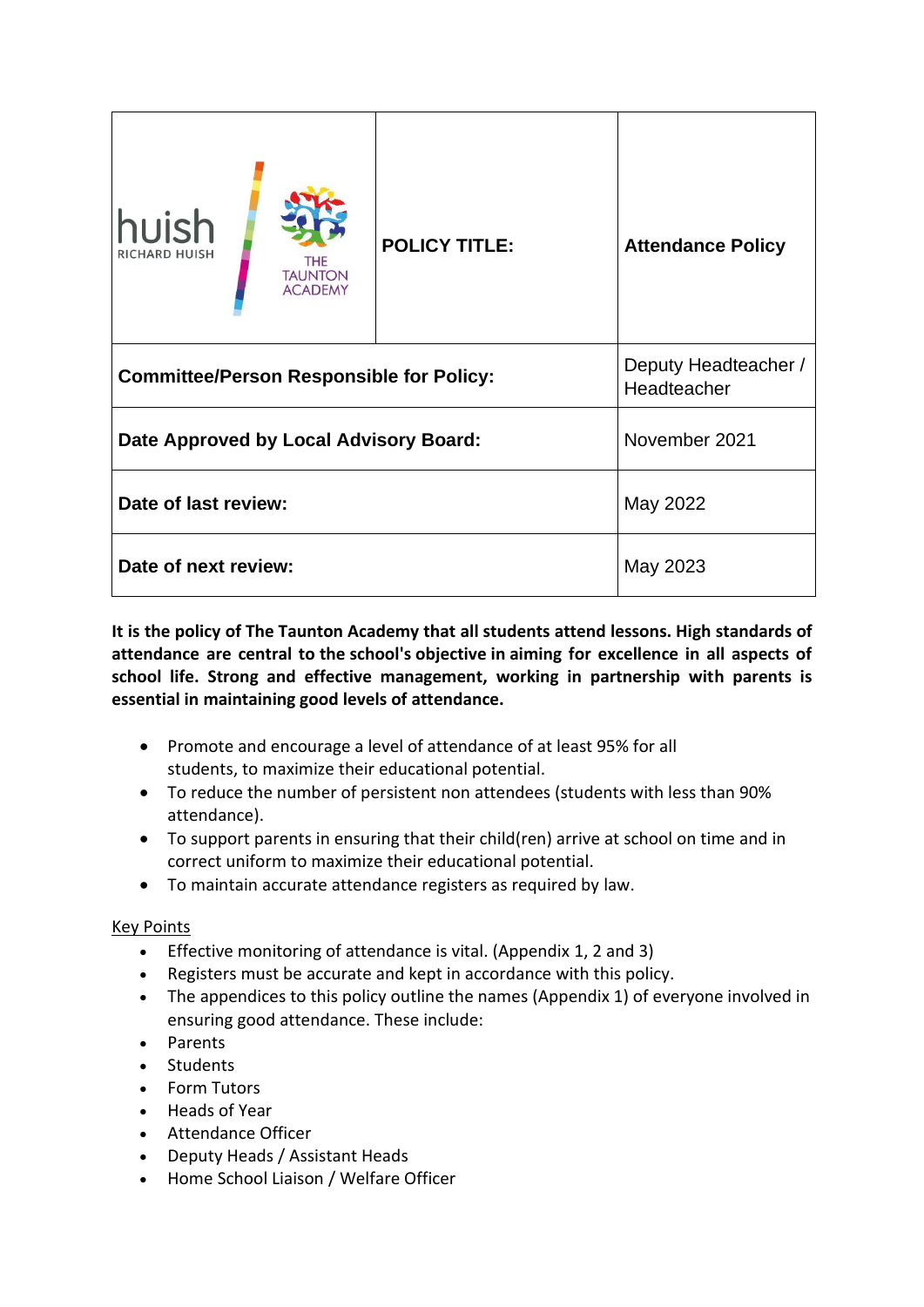• Education Safeguarding Services

### Attendance and Punctuality

Across the Trust, good, excellent, and outstanding attendance and punctuality are acknowledged and rewarded.

- Governors, directors, and staff within the trust recognize high correlation between achievement and attendance and strive to maintain high levels of attendance for all students.
- Parents have the responsibility to ensure attendance of their child(ren) at school. Unless there is a major health concern, attendance should rarely drop below 95%.
- We ask for the cooperation of all parents in helping the school to monitor their child's attendance closely, by following the procedures listed on the school website.

### Attendance Percentage Table

| <b>Attendance Percentage</b> | <b>Attendance Level</b>     |
|------------------------------|-----------------------------|
| 97% - 100%                   | <b>Excellent</b>            |
| 95% - 96.9%                  | Good                        |
| 90% - 94.9%                  | <b>Requires Improvement</b> |
| 89% or Less                  | <b>Cause for Concern</b>    |

### **How to Report an Absence**

### **Absence line: 01823 348201**

**Email: [attendance@thetauntonacademy.com](mailto:attendance@thetauntonacademy.com) Childs Individual Classcharts Profile**

### Reporting an Absence

**First day contact** is now an integral part of the school attendance policy. Students and parents should be aware that a student's absence will be noted, acted upon swiftly, especially those who are pupil premium or in care.

### **If the school is unable to contact any of the emergency numbers provided and is concerned for the welfare of the pupil, we will request a welfare check from the police.**

- All absences must be reported by 9.00am each day (and on every subsequent day) by either calling the absence line, emailing school, or reporting on classcharts. Parents are encouraged to do this as early as possible. Morning registration closes at 9.20am.
- Any students absent for 5 or more days, even if the school have been advised, may receive a visit from the Home School Liaison Welfare Officer.
- If you know your child is going to be absent, please let us know in advance. If your child has been absent due to a medical appointment, please send in a copy or email in a copy of the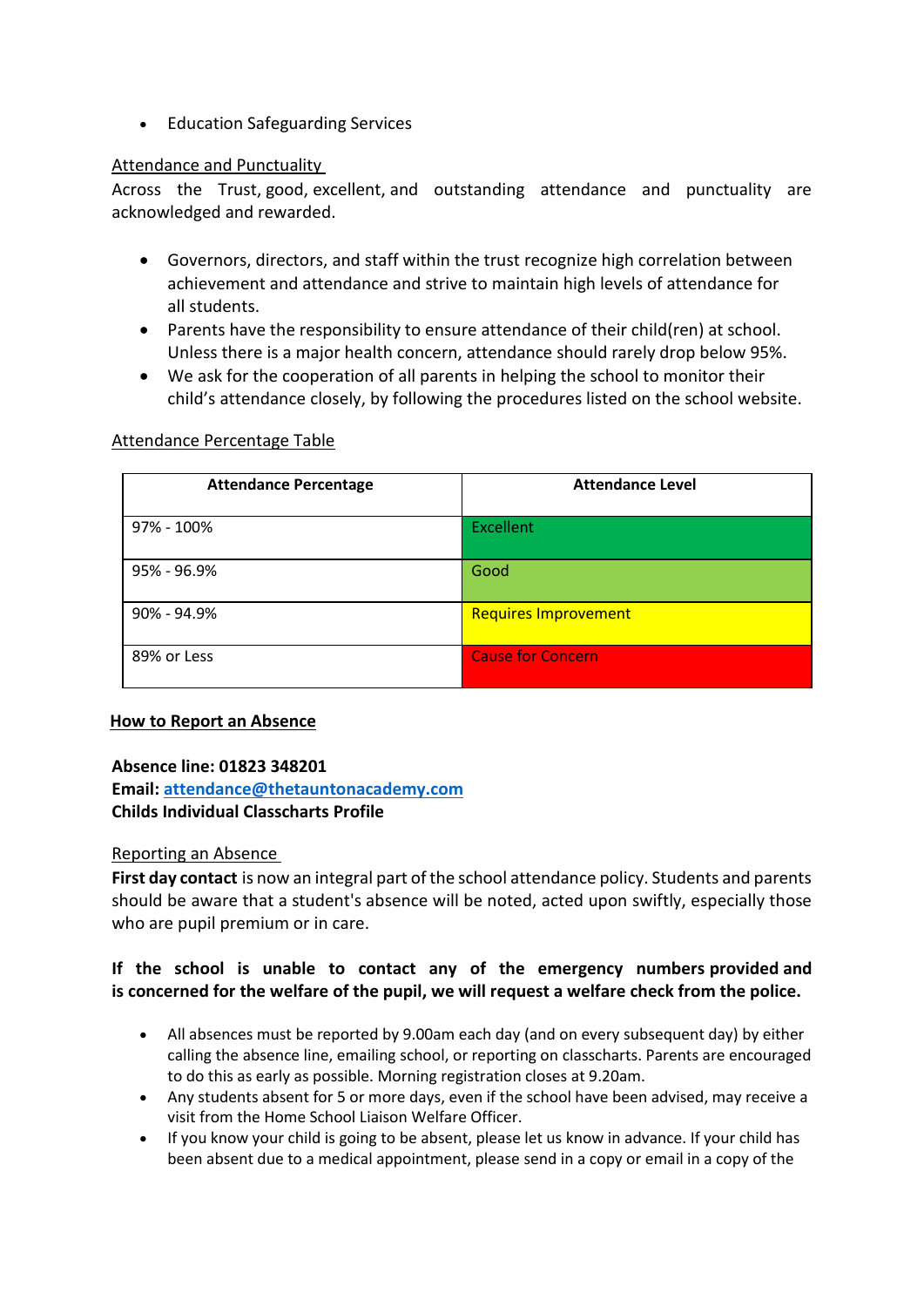appointment card/letter/screenshot. You can also attach SMS evidence/screenshot on your child's classcharts account.

- Any planned medical/dental absence should be notified by telephone or letter. Where possible, appointments should be made, out of school hours.
- Once the school has obtained confirmation the school will authorise the absence, if the reason given is considered appropriate e.g., illness, unavoidable medical/dental appointment etc. If the reason given is not appropriate the absence will be considered unauthorised, and the parent contacted. The school will follow up any absence which has not been notified to us with a call or unexplained absence email.
- Medical evidence **MAY** be required if your child has a prolonged absence of more than 3 days. Medical evidence **MUST** be produced if we have previously written to you stating that no further absence due to illness will be authorised without it (Appendix 3).

Examples of medical evidence (this is the responsibility of the parent to provide to the school directly):

- Screenshot of SMS information from medical organisation
- Medical appointment card/printed slip
- Medical / dental letter
- Copy of prescription showing name & date
- Prescribed medication with pharmacist label showing name & date
- Hospital discharge letter

### **Please note: We never ask for 'doctors notes' so please do not approach your GP asking for this.**

### Punctuality

Arriving late to school and into lesson means that the late student will miss important input from teachers, therefore not fulfilling their potential. Morning registration closes at 9.20am.

If for whatever reason you know your chid will be arriving late for school, please call the absence line as early as possible so we can note their absence correctly and be aware that they will be in.

### Lateness

There are negative results caused by students who constantly arrive late. These include:

- The loss of learning suffered by the student, which over a year can add up to a significant proportion of their time in school.
- If there is no good reason for being late this will count as an unauthorised absence. Raised levels of unauthorised attendance could result in a £60.00 fine.

Late arrivals are monitored, and the attendance officer will follow up with a phone call and will issue a detention where appropriate.

The table below indicates how frequent lateness can add up to a considerable amount of learning being lost. This can seriously disadvantage a child.

| Minutes late per day | Teaching days lost in a year | <b>Number of Lessons missed</b> |
|----------------------|------------------------------|---------------------------------|
| 5 mins               | 3 Days                       | 15 Lessons                      |
| 10 mins              | 6 Days                       | 30 Lessons                      |
| 15 mins              | 9 Days                       | 45 Lessons                      |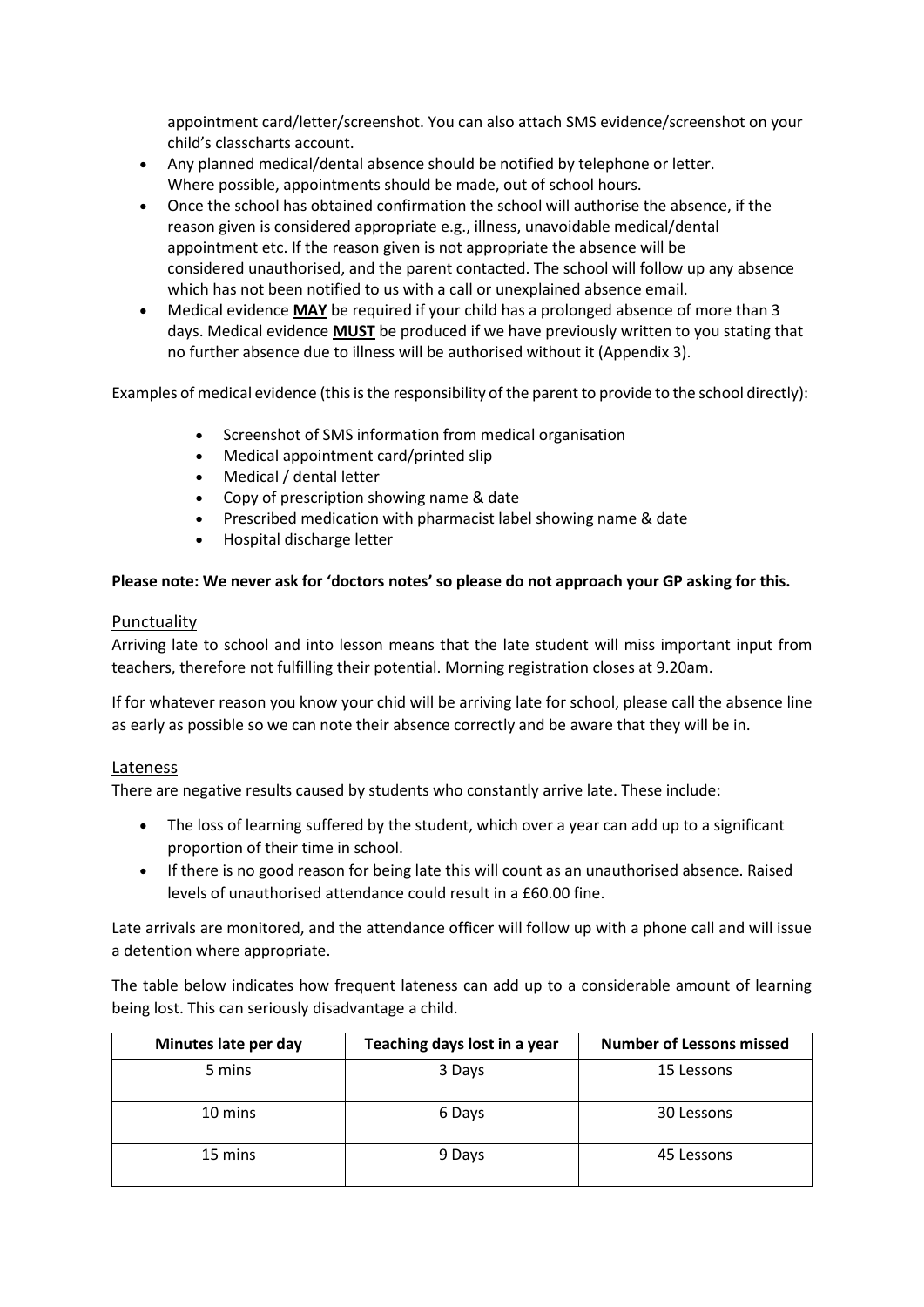The strategies that The Taunton Academy will use to tackle lateness will include:

- Informing parents/carers when a student is regularly late, a call will be made to the parents by the Home School Liaison Welfare Officer.
- Detentions to be issued for either lunch time or after school.
- Use of penalty notices.

### Holiday/Term Time Leave

Holidays/leave of absence in term will not usually be authorised because they will affect a student's education. There is no automatic right to take children away from school for holiday. A leave of absence will only be given for exceptional circumstances. The school may request a penalty notice for over 10 sessions (5 days) of un-authorised absence where the student's attendance falls below 95%.

Exceptional circumstances may include:

- Emergency service / forces personnel / key workers with proof of enforced holiday period
- Force's personnel returning from or embarking on active service.
- Holiday industry employees with proof of this being the ONLY time period allowed by employer.
- A transcontinental leave request to see a terminally ill close relative. Please see the Somerset County Council website for more information.

### **If a leave of absence in term time is requested the following procedure must be followed:**

- In advance of the holiday and in good time for the request to be actioned, parents should complete a 'term time leave' request form from the school and return it to the Attendance Officer (see example in Appendix 4 & 5).
- If the request is due to work commitments preventing time off at other times, then evidence from the workplace will be required in writing.
- Our school acknowledges the multi-faith nature of the school community and recognises that on some occasions, religious observance by the religious body to which the parent belongs. Should any additional days be taken, these will be recorded in the register as unauthorised absence. If necessary, the school will seek advice from the parent's religious body, to confirm whether the day is set apart.

### Mental Health and Wellbeing

Parents who have concerns about their child's mental wellbeing can contact our school's designated Safeguarding Lead (Appendix 1) for further information on the support available.

### Children Missing Education (CME)

Our school will add and delete pupils from roll in line with the law. The school will follow Somerset Child Missing Education process and make CME referral as appropriate.

### Exclusions / Suspensions

If the school decides to send a pupil home due to their behaviour, this will be recorded as an Exclusion/Suspension. The school will follow the current DfE's statutory guidance on exclusions/suspensions.

• Any exclusion/suspension must be agreed by a member of the Senior Leadership Team and the Headteacher.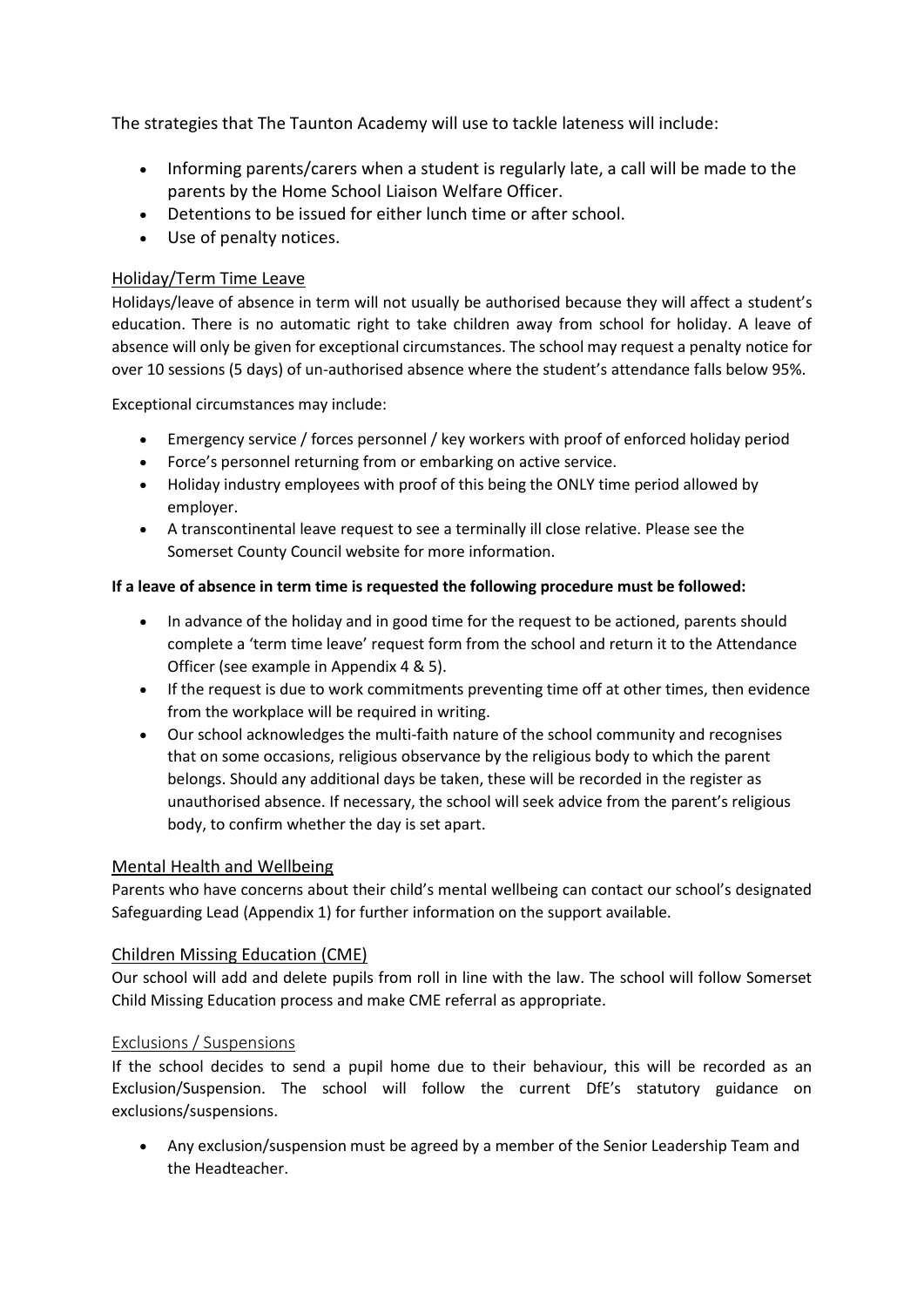- The school will notify the parent / carer of the exclusion/suspension. If the child is a Looked after child, the school will notify the pupils carer, social worker, and Virtual School. In other instances, where a pupil is open to Children's Social Care for any reason, the school will also inform their allocated Social Worker.
- The pupil must only leave via Student Services after signing out in the 'signing out' book. **NO** pupil will be allowed to leave Student Services and the school site without the school receiving direct parental confirmation.

### Pupils on Part-Time Timetables

Pupils are entitled to a full-time education, suitable to their age, ability and aptitude and any special educational needs or disabilities that they may have.

If, for any reason, our school is unable to provide a pupil with a full-time education due to the pupils needs, we will work with the pupil, parent, and any other agencies where appropriate, to come to a mutually convenient arrangement. Any part-time timetables will be for the shortest amount of time possible and regularly reviewed, whilst arrangements are made to support the pupil's return to a fulltime timetable.

### Penalty Notices and Prosecutions

The trust follows DofE guidance and will take legal action against parents/carers who do not send their children to school regularly. We do try to work with parents to ensure that there are no barriers to school attendance. If strategies for supporting regular attendance do not work, the Trust will take legal action. In the first instance, a penalty notice will be issued. If this does not result in improved attendance the Trust works closely with the Education Safeguarding Services to ensure full attendance and adherence to procedures. At The Taunton Academy, regular attendance is classed at 95% or more. Attendance below this level could result in the issue of a Warning Penalty Notice, Penalty Notice, or referral to the Education Safeguarding Service at County Hall, Taunton.

Parents have a legal responsibility to ensure that their child attends school on a regular basis. It is a criminal offence under section 444 of the Education Act 1996 to fail to secure regular attendance of a registered pupil at the school. This applies to both resident and non-resident parents who may both be subject to legal sanctions if their child fails to attend school regularly. It also applies to others who may not be the parent but may have day to day care of the child.

The school will refer cases of unauthorised absence that meet the threshold, currently 10 unauthorised sessions in 12 school week period, for a Penalty Notice to the Local Authority for legal action, unless there are reasonable grounds for not doing so. The outcome of a referral to the Local Authority may be a Penalty Notice or Prosecution.

Penalty Notices are intended as a sanction for low level offences and a tool to support improved school attendance. These are an alternative to prosecution and may not be issued if prosecution is considered a more appropriate response to a pupil's irregular attendance.

### **A pupils unauthorised absence from school could result in one of the following:**

- A Penalty Notice The penalty is £60 payable within 21 days, rising to £120 if paid between 22 and 28 days. Failure to pay will result in prosecution.
- Prosecution Prosecution could lead to fines up to £2500 and / or 3 months imprisonment.

### <https://www.legislation.gov.uk/ukpga/1996/56/section/444>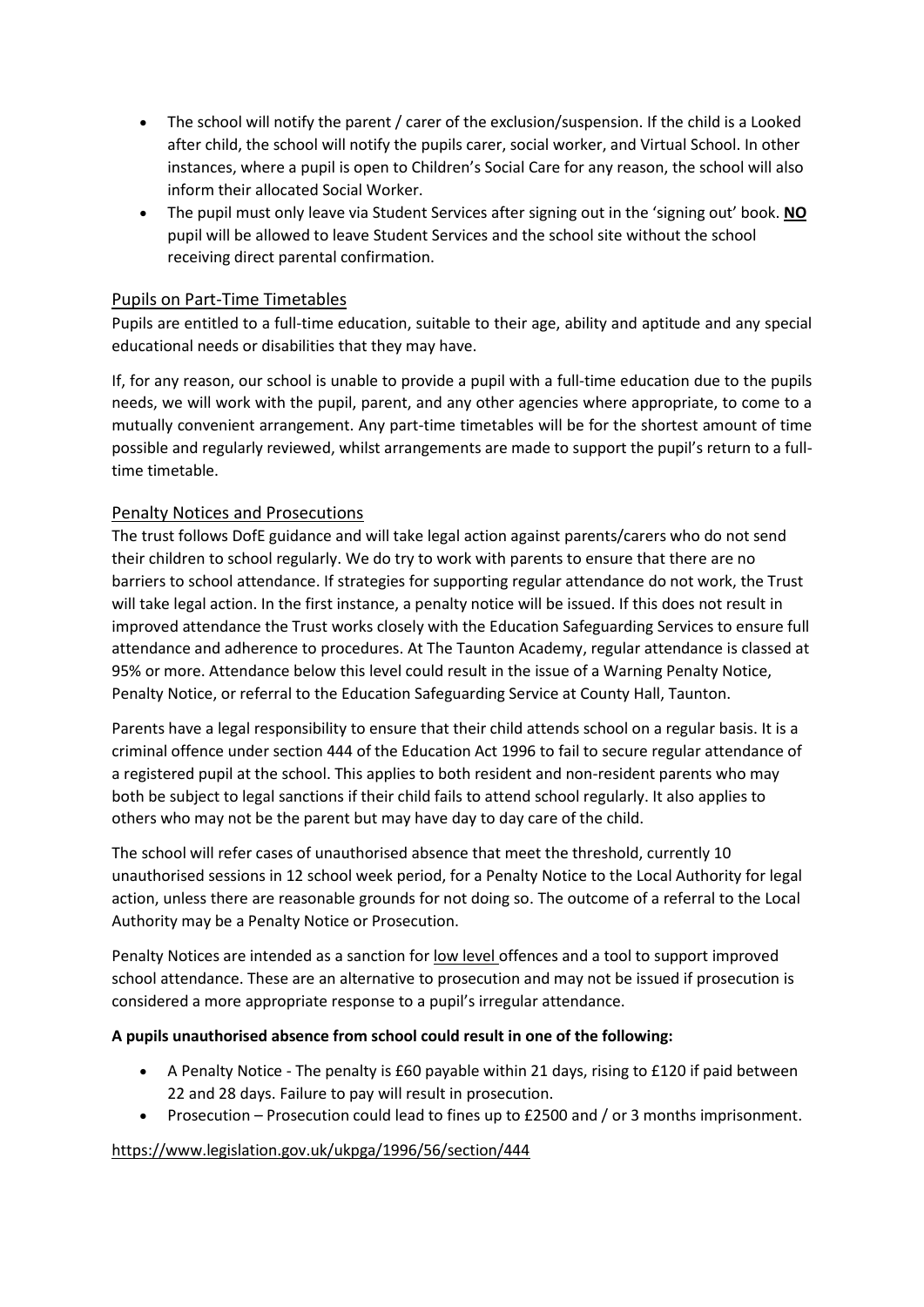# **The Taunton Academy School Day - 2021/2022**

| <b>Warning Bell</b>                   | 8.45am               |
|---------------------------------------|----------------------|
| <b>AM Registration / Assembly</b>     | $8.50 - 9.20$ am     |
| Period 1                              | $9.20 - 10.15$ am    |
| <b>Period 2</b>                       | $10.15 - 11.10$ am   |
|                                       |                      |
| <b>BREAK</b>                          | $11.10 - 11.30$ am   |
|                                       |                      |
| <b>Period 3</b>                       | $11.30$ am - 12.25pm |
| <b>Period 4 &amp; PM Registration</b> | $12.25 - 1.20$ pm    |
|                                       |                      |
| <b>LUNCH</b>                          | $1.20 - 2.05$ pm     |
|                                       |                      |
| <b>Tutor Time</b>                     | $2.05 - 2.15$ pm     |
| Period 5                              | $2.15 - 3.10$ pm     |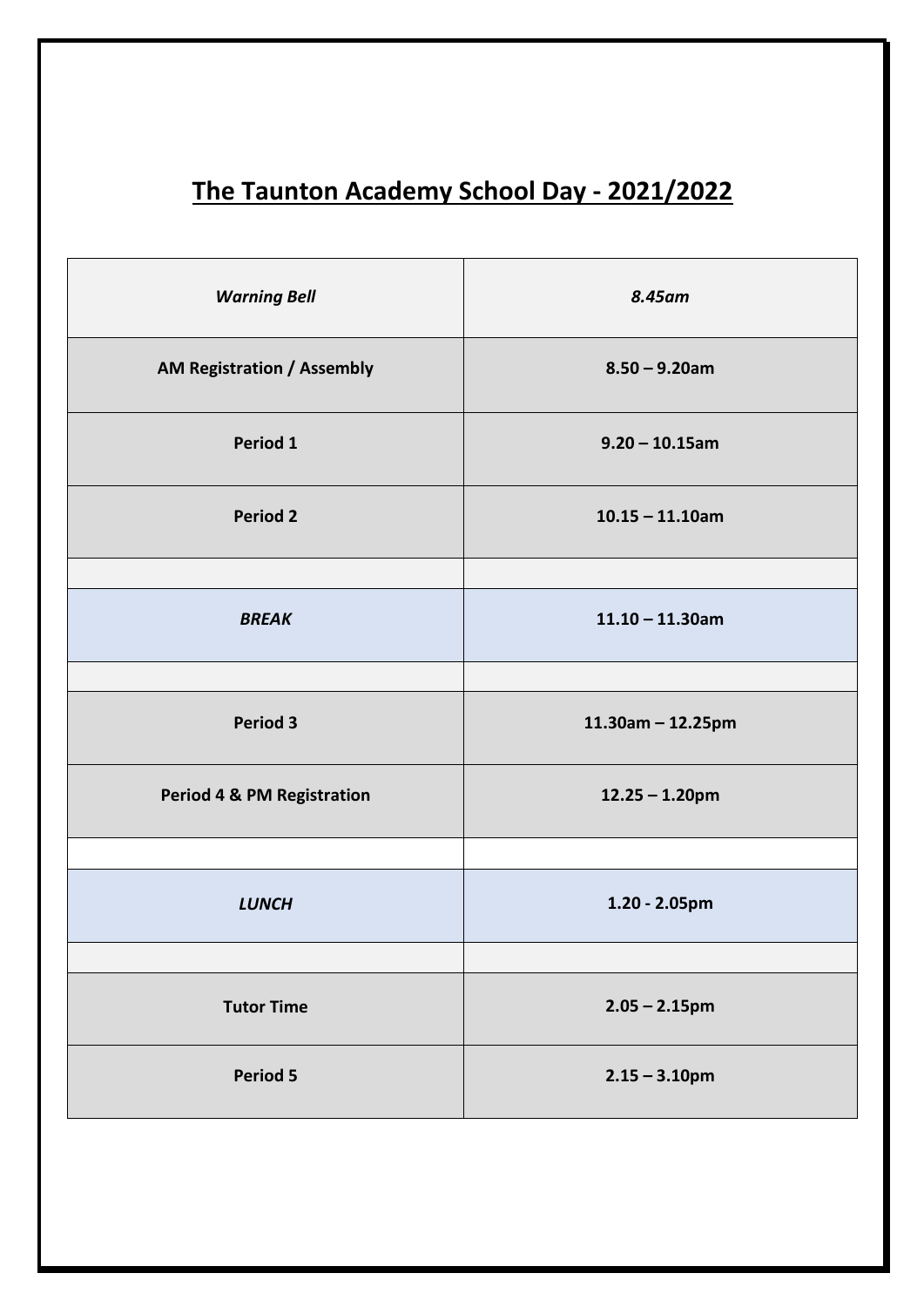### **Post holders at The Taunton Academy involved with attendance**

| <b>Position</b>                       | <b>Name</b>              | Email                              |
|---------------------------------------|--------------------------|------------------------------------|
| Headteacher                           | Mr J Eddy                | JEddy@thetauntonacademy.com        |
| Deputy Headteacher                    | Mr A Reynolds            | AReynolds@thetauntnacademy.com     |
| <b>Attendance Officer</b>             | Ms L Harper              | LHarper@thetauntonacademy.com      |
| Home School Liaison Welfare Officer   | Mrs K Baines             | KBaines@thetauntonacademy.com      |
| <b>School Medical Officer</b>         | Mrs L Keattch            | LKeattch@thetauntonacademy.com     |
| Director of Inclusion SENCo           | Mrs K Mellish            | KMellish@thetauntonacademy.com     |
| Data Manager                          | Mrs C Haskell-Wood       | CHaskell@thetauntonacademy.com     |
| Designated Safeguarding Lead (DSL)    | Mrs J Webb & Mrs T Dixon | Safeguarding@thetauntonacademy.com |
| <b>Transition Lead</b>                | Mrs A Vercoe             | AVercoe@thetauntonacademy.com      |
| Head of Year 7                        | Miss F Brace             | FBrace@thetauntonacademy.com       |
| Head of Year 8                        | Mr B Saddington          | BSaddington@thetauntonacademy.com  |
| Head of Year 9                        | Mr J Kerr                | JKerr@thetauntonacademy.com        |
| Head of Year 10                       | Mrs T Dixon              | TDixon@thetauntonacademy.com       |
| Head of Year 11                       | Miss E Smith             | ESmith@thetauntonacademy.com       |
| The Chair of the Local Governing Body | Mr C Ormrod              | RDempsey@thetauntonacademy.com     |
| Clerk to Governor's                   | Mrs R Dempsey            | RDempsey@thetauntonacademy.com     |

## The Taunton Academy Attendance Team

**Attendance Officer:** Ms L Harper - Tel: 01823 348201

Email: [Attendance@thetauntonacademy.com](mailto:Attendance@thetauntonacademy.com) or Email: [LHarper@thetauntonacademy.com](mailto:LHarper@thetauntonacademy.com)

### **Home School Liaison Welfare Officer:** Mrs K Baines - Tel: 01823 348255

Email: [KBaines@thetauntonacademy.com](mailto:KBaines@thetauntonacademy.com)

### **Main areas of responsibility:**

- Monitor's attendance data at the school and individual pupil level.
- Work with teaching staff to maintain accurate registers.
- Working with students to improve punctuality.
- Promote positive attitude to attendance and punctuality by organising rewards for high attendance.
- Reports concerns about attendance to the Assistant Head Teacher, Year Heads and Designated Safeguarding Lead (DSL) as appropriate.
- Arranges calls and meetings with parents to discuss attendance issues/lateness.
- Co-ordinates requests for term-time leave of absence (this includes liaison with the DSL and Safeguarding team) and advises the Headteacher as requested.
- Carries out home visits and parent meetings to support parents and students in improving attendance.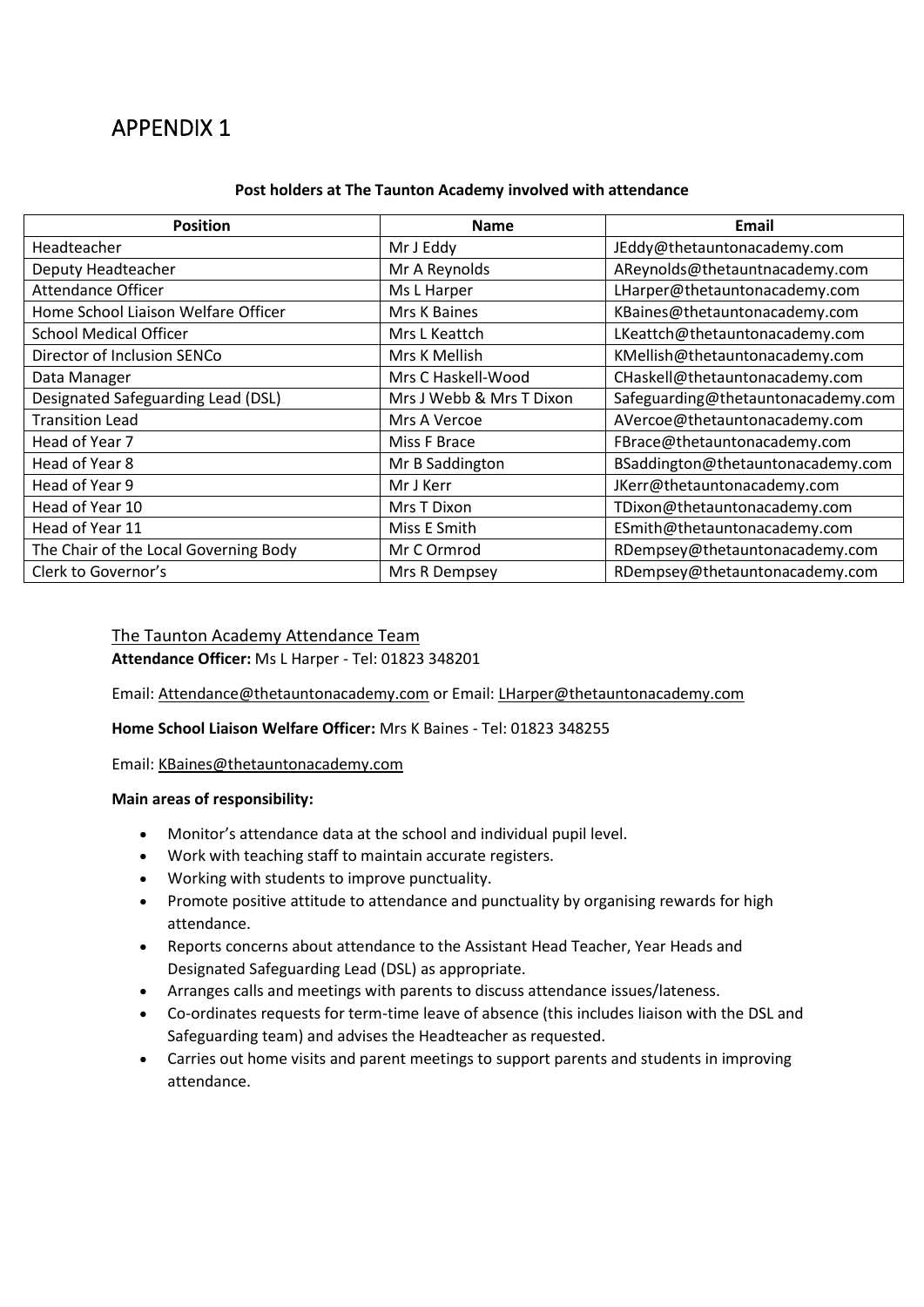| <b>Attendance Percentage</b> | <b>Attendance Level</b>     |
|------------------------------|-----------------------------|
| 97% - 100%                   | <b>Excellent</b>            |
| 95% - 96.9%                  | Good                        |
| 90% - 94.9%                  | <b>Requires Improvement</b> |
| 89% or Less                  | <b>Cause for Concern</b>    |

### **Attendance Information Sheet**

We would like to remind you about the importance of good attendance and punctuality. Missing lessons makes it hard to catch up and students must work harder when they return. Students attend school for 190 days per year; there are 175 non-school days a year for holiday, cultural experiences, and family time. Any child with attendance of 90% or below is classed as PA (persistently absent) by the government. Every school is required to take action to work with families to improve attendance and it is useful to know the interventions e use t The Taunton Academy to ensure this is achieved.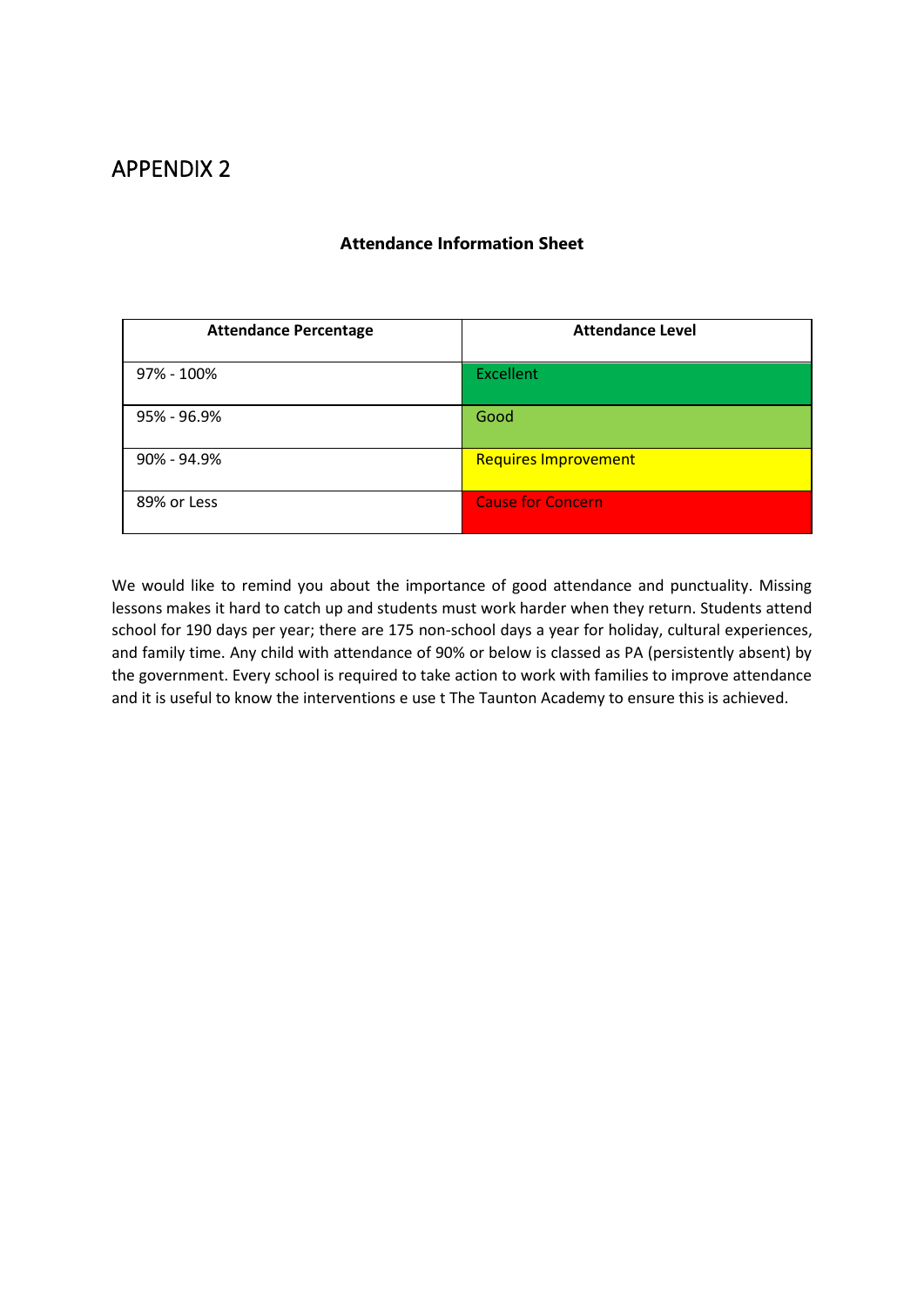

Students Attendance 95% or Below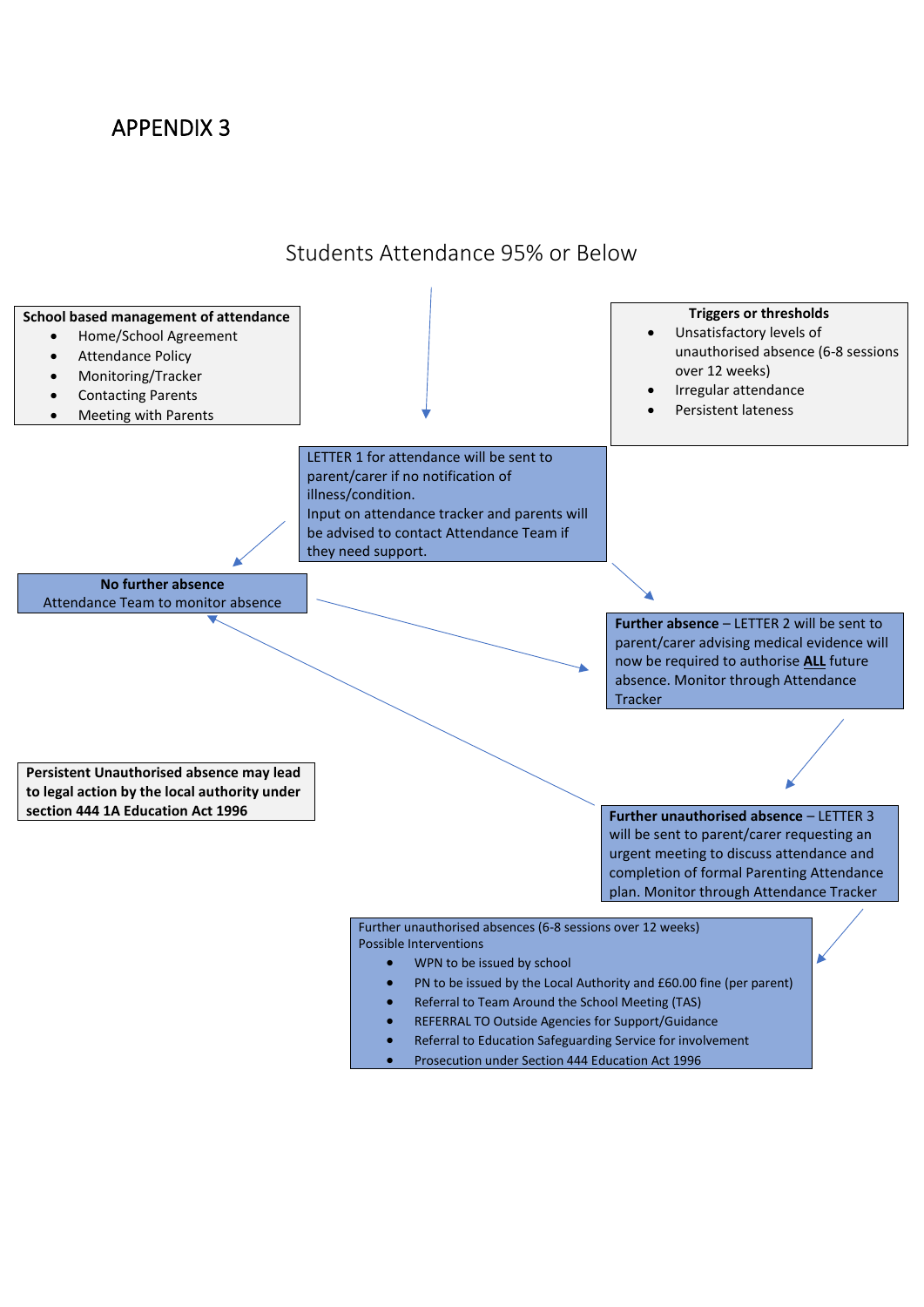### **TERM TIME LEAVE**

### **ADVICE FOR PARENTS: Please read carefully the information below**

Amendments to the 2006 regulations were made by the [Education \(Pupil Registration\) \(England\)](http://www.legislation.gov.uk/uksi/2013/756/contents/made)  [\(Amendment\) Regulations 2013](http://www.legislation.gov.uk/uksi/2013/756/contents/made) and came into force on 1 September 2013.

The amendments made it clear that Headteacher may only grant leave of absence during term time for exceptional circumstances. Any request for leave must be made in writing to the Attendance Officer and Headteacher in advance.

There is no formal definition offered for exceptional leave at present by the Department for Education. However, from discussion with the DofE and professional associations it is suggested that exceptional leave may include:

- Forces staff returning from lengthy active service abroad
- Key Worker, Police, Fire Service Staff being told when they can or cannot take leave.
- If a close family member has a terminal illness and it may be a last chance to be together, especially if the family member lived overseas

#### **Somerset County Council (SCC) supports schools:**

- In expecting parents and carers to make sure that children and young people attend school regularly. Any absence from school will impact on educational achievement, success in later life and longer-term health and well-being.
- In ensuring the law is upheld. Parents and carers are committing an offence if they fail to ensure the regular and punctual attendance of their child at the school where they are on roll. Schools must explain their stance on term time leave in their attendance policy so that parents/carers are clear on expectations and potential consequences, such as any unauthorised absence including taking term time leave not agreed with the school, can result in legal action being taken including Penalty Notices and court prosecution.

### **SCC cannot override a school's decision not to authorise any term time leave. There is no right of appeal.**

Taking a child on holiday in term time interrupts the learning of the pupil and teachers must spend time helping children catch up when they return. Parents should arrange holidays during the 13-week school holiday periods. Schools are open 190 days which leaves 175 days of the year for holidays. NB. If the school refuses your request and the child is still taken out of school, this will be recorded as an unauthorised absence. This may result in a penalty notice being issued or legal action taken for poor attendance.

Attached are suggested forms schools may wish to use when asked by parents/ carers for term time leave. Schools may wish to develop their own request forms.